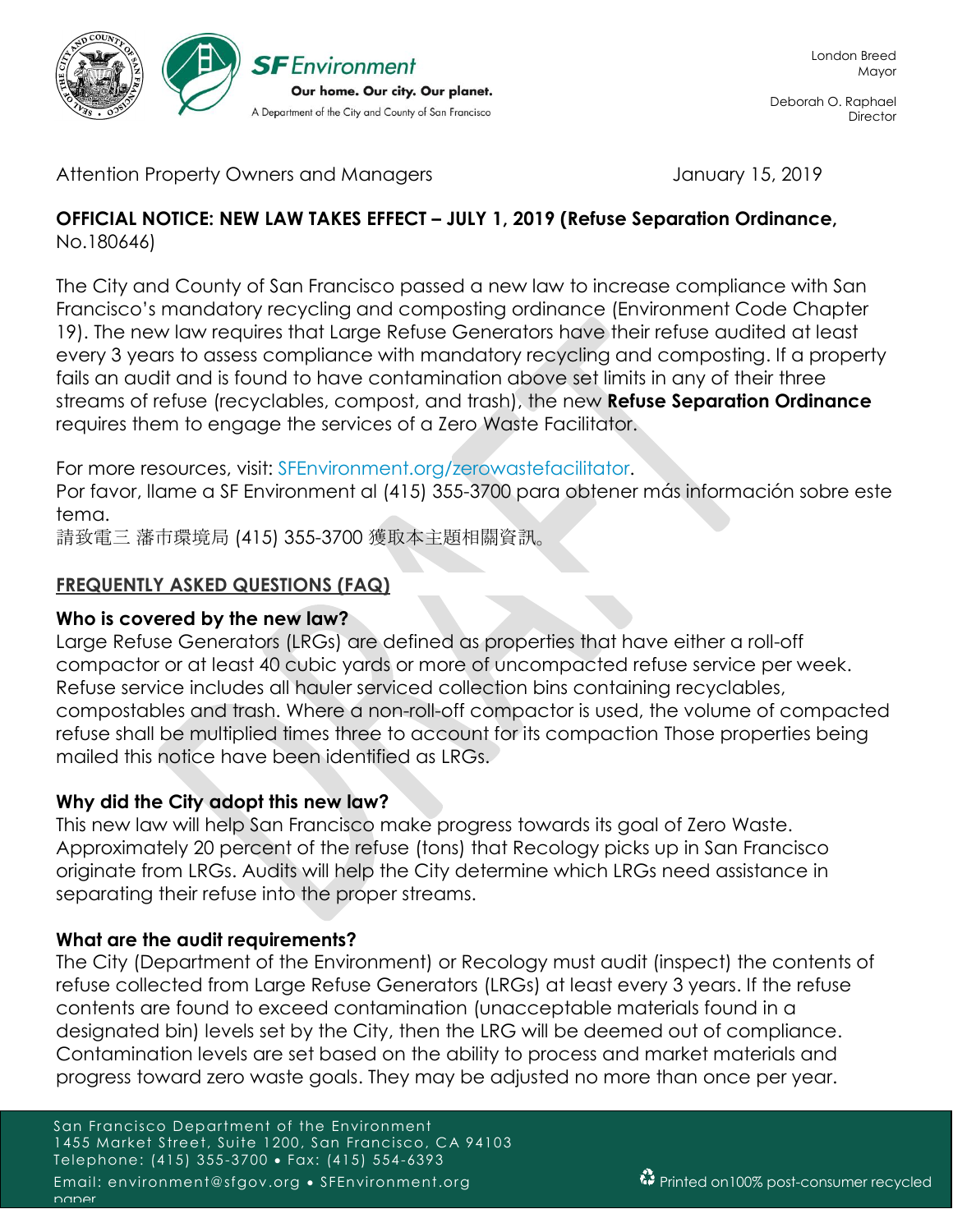# **How is an audit conducted?**

A property's collected refuse will be visually inspected by the City or Recology to determine the percent contamination in a designated recycling, composting or trash stream. Auditors will photograph and document identified contamination and determine if the refuse quantity of contamination has exceeded acceptable levels.

# **How can a property assess its' compliance before a required audit?**

A property can do a self-assessment through visual inspections before materials are placed in final collection bins. This can be done by intercepting material being brought from different locations within a property, such as in tenant locations, before being placed in Recology's collection bins. For resources on what is acceptable in each bin, visit: SFRecycles.org, and how to conduct a self-assessment, visit: recology.com/recology-sanfrancisco/refuseseparation

# **What is required if a property fails an audit?**

If an LRG fails an audit conducted by the City or Recology, then the City must issue a report on the findings of the audit, which includes photos of contamination along with a Notice of Noncompliance and Compliance Order. The Compliance Order will require remedial actions that the property must take, including within 60 days of the Order *engaging the services of a Zero Waste Facilitator for at least 24 consecutive months at a sufficient capacity*. A property must present a compliance plan and documentation of hiring a Zero Waste Facilitator within 60 days of the City Order.

#### **What is a Zero Waste Facilitator?**

A Zero Waste Facilitator is a qualified person(s) who serves exclusively in helping a property comply with adequate refuse separation. This service may include sorting refuse before final collection by the hauler and providing separation compliance feedback or education to property managers and tenants. The City will list on their website facilitators who have attended a City conducted training.

# **What if a Zero Waste Facilitator is not available within 60 days of a City Order?**

The City may allow a property an additional 60 days for a total of 120 days to engage a Zero Waste Facilitator if the property can demonstrate a lack of availability for a Zero Waste Facilitator.

# **What are the requirements for follow-up audits?**

A follow-up compliance audit will be conducted after a Zero Waste Facilitator has been engaged for 24 months. A property that has complied for 12 consecutive months with an Order can request a follow-up audit sooner than 24 months at the property's expense and with evidence of remediation efforts. If the property passes this audit, the City will notify the property that it has met its compliance obligations. If the property fails the audit, the City will issue another Order requiring the property to take additional remediation actions that may include increasing the capacity of the Zero Waste Facilitator. A property is not entitled to more than 3 audits within a year.